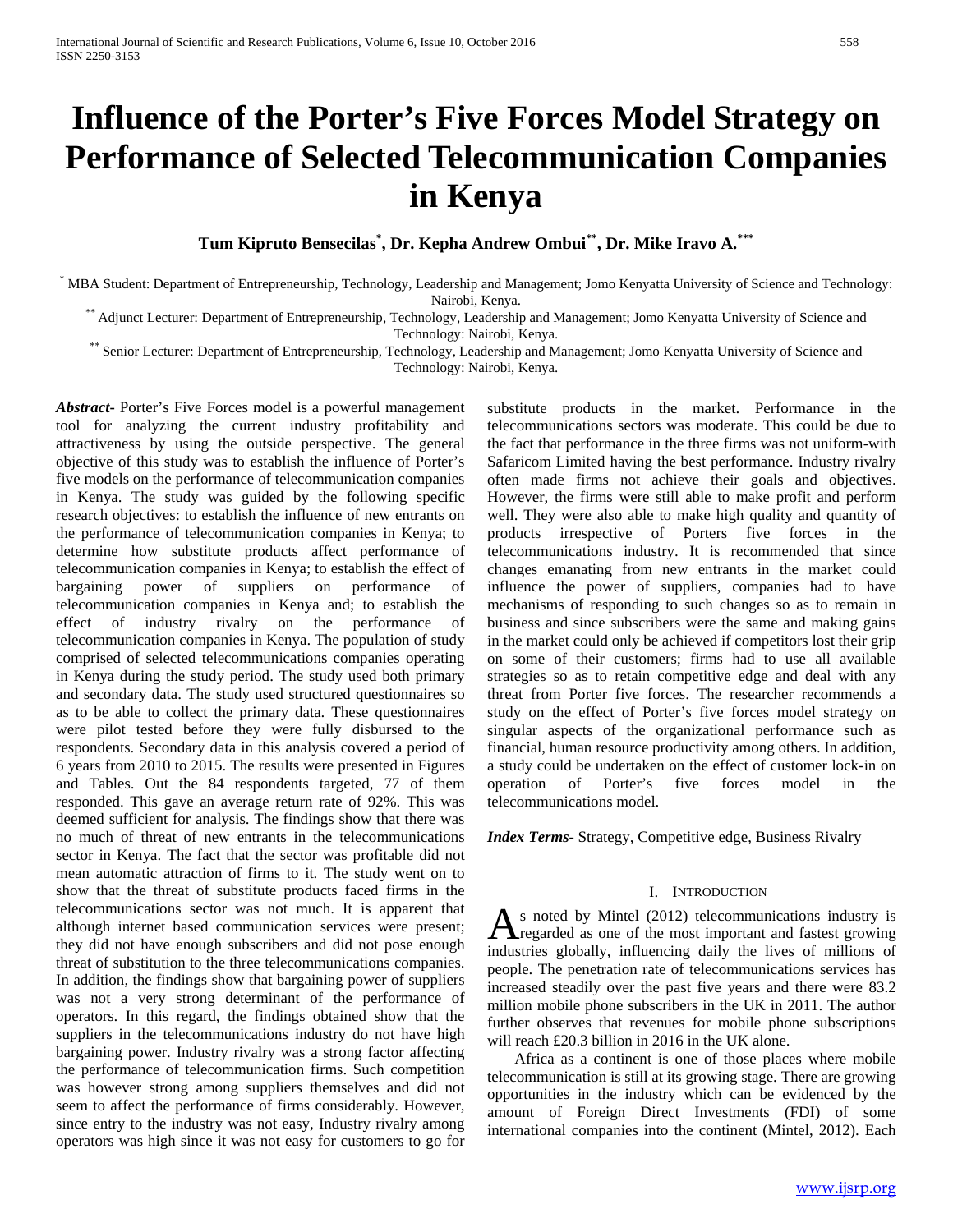year myriads of such investors come to the African continent in pursuit of new markets and cheap environments to set up businesses.

 According to Porter's Five Forces model, he developed a framework that facilitates the analysis of an industry by identifying five key groups of forces that can affect competition. He identified them as customers, suppliers, substitutes and potential entrants who are able to affect the performance of a firm. In addition to the external environment scanning tools such as Strengths, Weaknesses, Opportunities and Threats (SWOT) analysis and Political, Economic, Social, Technological, Environmental and Legal (PESTEL) analysis and calculate its dealing with competition, how to retain or increase a company's market share among others. This demands accurate competitive analysis in the face of competition which also adversely affects the application and continued use of the five forces in Kenya**.**  Internationally, the use of Porter's Five Forces model involves a continuous process of environmental evaluation and monitoring in addition to obtaining competitive intelligence on present and potential rival**.** According to Aosa (2009) this is the reason many telecommunication firms use scenario planning to anticipate and respond to unstable and disruptive environmental changes.

 Although many scholars and practitioners at both the international and local levels still highly value and use Porter's Five forces model, there has been a high level of debate on the application of this model to the complex contemporary industry environment with rapid changes and technological advancement. Some scholars argue that the advance of internet has done much in changing the industry environment and thus challenging the five forces model. They argue that before the advent of the internet, every industry consisted of a physical part and an informational set and the informational set was difficult to handle and access. This makes them to further point that Porter's argument that in as much as the five underlying forces of competition determine the industry attractiveness, it has also been challenged by its failure to explain the expansion of the distance learning industry (Chen, *et. al*., 2011).

 A study conducted in 1980s indicated that only a few of the influences Porter flagged had strong empirical support. They argued that despite the fact that the "five forces" framework focuses on business concerns rather than public policy, it also emphasizes extended competition for value rather than just competition among existing busine**ss** rivals, and with the ease of its application inspired numerous companies as well as business schools to adopt its use (Monbiot, 2011). These factors of the static nature of the five forces model, innovation, and lack of complements impacted on the application of the five forces model to the telecommunication industry. This industry which is regulated by the communication authority of Kenya is one of the profitable and fastest growing industries with increase in the number of both local and international financial players. Continentally, scholars have admitted the critical role of Porter's five forces model in Botswana. Rivalry from already established firms, threat of new entrants, threat of substitute products, bargaining power of buyers and sellers are indomitable forces within the African continent and the world in general that any business cannot afford to ignore them (Monbiot, 2011).

 In Kenya, some scholars have highly praised the model as applicable to highly competitive environments while adding other forces such as technology, complementary and other PESTEL factors to the model (Aosa, 2009). This confirms the position of different scholars but falls short of clarifying whether the model is applicable or not to the Kenyan telecommunication industry. He argues that the mere coming up with more forces that can be added to the model is a development in itself, but this does not render the five forces stated by Porter to be redundant or irrelevant.

## **Statement of the Problem**

 As noted by Chen operators need to strengthen and reshape their marketing strategies in order to survive and gain market share. Consequently, the authors observed that political anxieties, com, et al., (2011) it is clear that telecommunications markets are becoming more competitive and mobile petition from new entrants, social reforms, technological advancements and, build their online presence and develop multi-channel strategies that will attract new globalization are some of the challenges that have greatly affected the growth of this sector. This means that mobile operators need to use various online channels to promote their services customers (Chen, et al., 2011). It is thus very important for a company to establish a competitive advantage which is sustainable, meaning it is not easily eroded by environmental changes or imitated by existing and potential competitors, a continuous process of environmental scanning and monitoring as well as obtaining competitive intelligence on present and potential rivals. This is why many companies

 The use of Porter's Five Forces model involves use scenario planning to anticipate and respond to volatile and disruptive environmental changes. Strategic management identifies the general environment and the competitive environment (Aosa, 2009). Although many scholars and practitioners at both the international and local levels still highly value and use Porter's Five forces model, there has been a high level of debate on the application of this model to the complex contemporary industry environment with rapid changes and technological advancement. Such debates have not been backed by studies in that direction.

 In Kenya for example, some scholars have highly praised the model as applicable to highly competitive environments while adding other forces such as technology, complementary and other PESTEL factors to the model (Aosa, 2009). Maina (2001) carried out a research on perceived service quality and she found out that there is a significant difference between the customer expectations and the management's perception in this industry. Towet (2002) conducted a study on perceived risks on the use of the mobile phone and found some of the perceived risks by the users as financial and social risks. Muturi (2004) conducted a survey on the factors that determine customer loyalty to mobile service providers and found out that such factors include quality of customer service, reliability of the services, affordability of services and products. As the market matures, customers become more experienced and demanding. The penetration of mobile phones in the country has been explosive; with Kenya among the major global markets for mobile subscriptions in East Africa with penetration rates of more than 80%.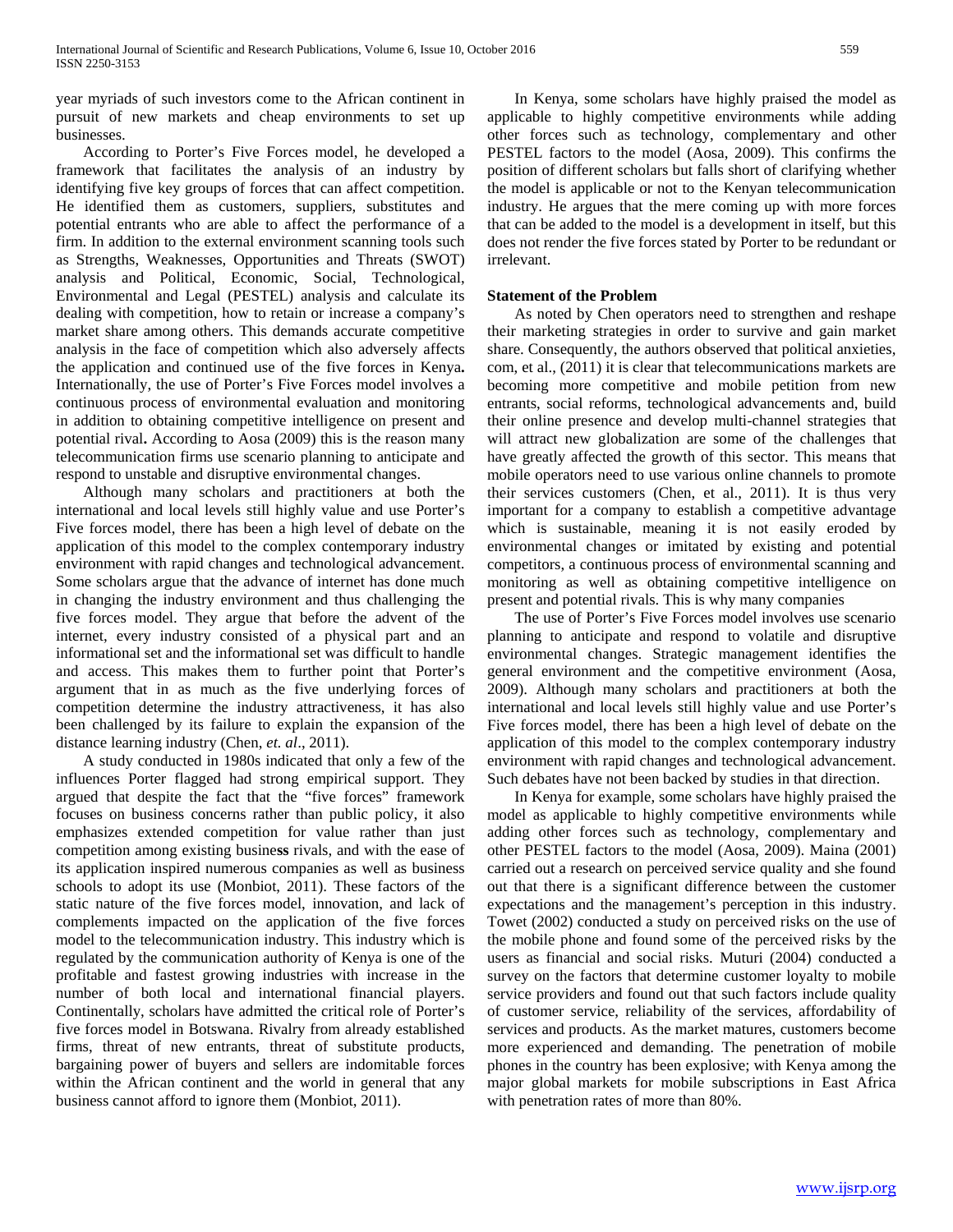The above studies have addressed various topics in this industry and in regard to strategy but none had done the adoption of Porters Five by telecommunication companies in Kenya to gain competitive advantage, mainly the key players: Safaricom Limited, Airtel Kenya and Orange. This means that there is scarcity of literature on the subject under investigation in the Kenyan context. Furthermore most of the previous studies undertaken on this subject use secondary data; this means that they did not describe the situation as it is in the Kenyan telecommunication sector. This necessitates studies such as this current one. Therefore, this study was to establish the influence of Porters Five model strategy on the performance of telecommunication companies in Kenya.

## **Conceptual Framework**

# **Independent Variables Dependent Variable Performance of Telecommunication Companies in Kenya**  Return on assets Return on equity **Industry Rivalry**  • Industry concentration **Existing Barriers Threat of new entrants** • Barriers of entry • Access to inputs

**Figure 1: Conceptual framework**

## II. RESEARCH METHODOLOGY

 This chapter presents the methodology of the study. It outlines how the study was carried out. The chapter presents the research design, the population, sample and sampling technique, data collection method and instruments and data analysis.

 The study adopted a descriptive research design. The choice of the descriptive survey research design was made based on the fact that in the study, the research was interested on the state of affairs already existing in the field and no variable would be manipulated. A descriptive study attempts to describe or define a subject, often by creating a profile of a group of problems, people, or events, through the collection of data and tabulation of the frequencies on research variables or their interaction as

## **General Objective**

 The general objective of the study was to establish the influence of Porter's five models strategy on the performance of telecommunication companies in Kenya.

## **Specific Objectives**

- The specific objectives of the study were:
- i. To establish the influence of new entrants on the performance of telecommunication companies in Kenya.
- ii. To establish the effect of industry rivalry on the performance of telecommunication companies in Kenya.

indicated by Cooper and Schindler (2003). Descriptive research portrays an accurate profile of persons, events, or situations (Kothari, 2000).

 Cooper and Schindler (2003) define target population as the entire group that is of interest to the researcher. The population of the study was selected telecommunication companies in Kenya (CCK, 2015). The study focused on 3 companies providing mobile telephone technology. These include Safaricom, Airtel and Orange. It targets the top level managers and middle level managers of three companies as at July 2016. These were managers from the planning, administration, finance, marketing, human resources, operations and Information Technology departments. A total of 84 employees (4 per department) from 7 departments in the 3 companies were targeted. These companies were targeted because they are the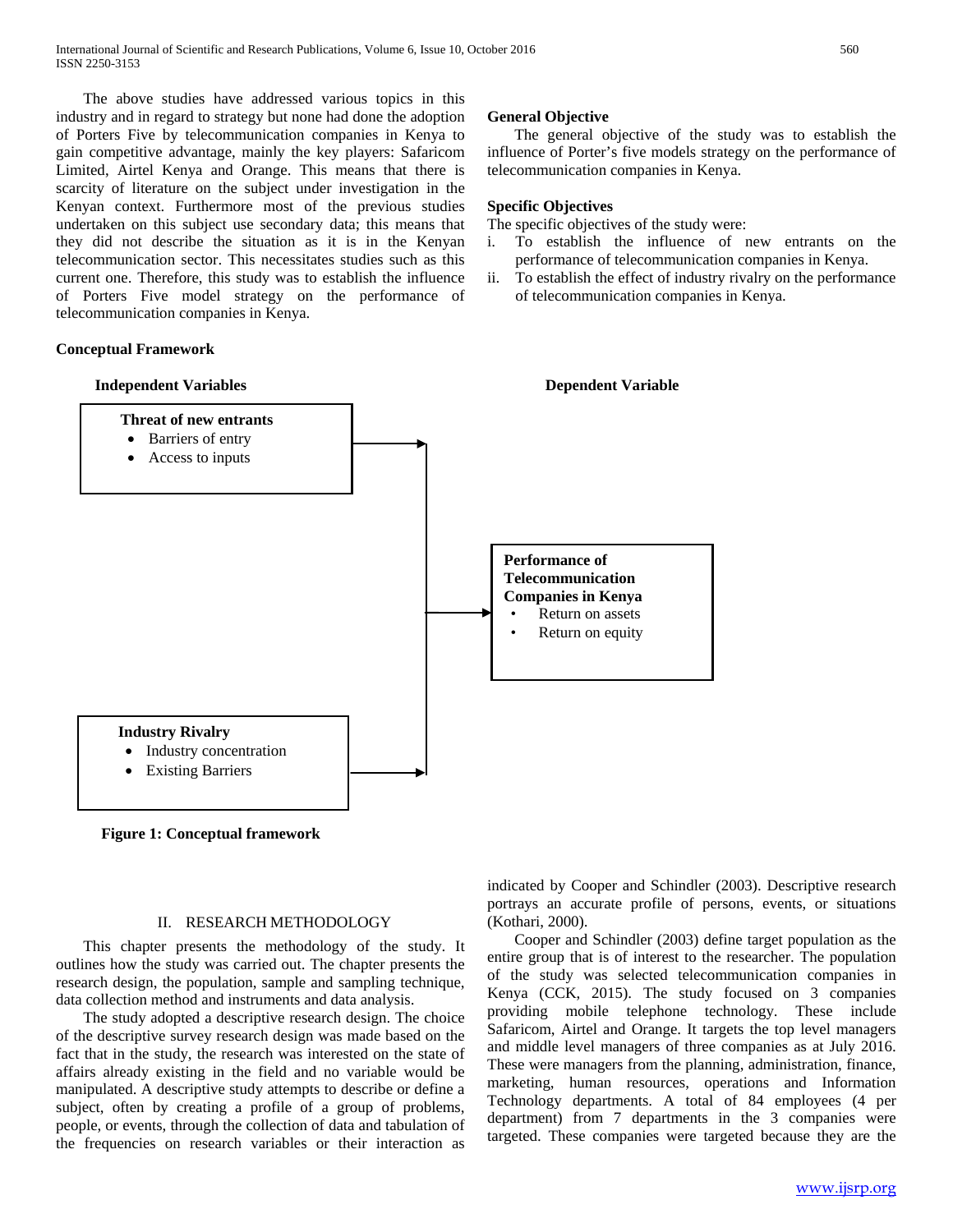main telecommunications companies in Kenya. The fourth company, Equitel, rides on the Airtel mobile telephone platform and is yet to pick up. It was deemed that these 3 companies adequately represented the telecommunications sector.

 Copper and Shiner, (2003), defines sampling technique as a selection approach of a few items, ( a sample), from a bigger group, (population), to become the basis for estimating or predicting the prevalence of an unknown piece of information, situation or outcome regarding a bigger group. A sample is a subgroup of the population that the researcher is interested in, (Kumar, 2005). Mugenda and Mugenda, (2003), in addition say that sampling can broadly be classified into probability and nonprobability sampling

 Sampling is the procedure a researcher uses to gather people, or things to study. It is a process of selecting a number of individuals or objects from a population such that the selected group contains elements representative of the characteristics found in the entire group (Orodho & Kombo, 2002). The sampling frame for this study consist of employees from planning, administration, finance, marketing, human resources, operations and Information Technology departments of the three companies. In this regard, 4 employees from each of the 7 departments in the 3 companies were targeted. Hence a total of 84 employees.

 The study adopted proportionate stratified sampling to obtain the study sample. In stratified proportionate sampling, the population is sub-divided into homogenous groups. The advantage of this sampling method is that it ensures that units from each main group were included for the purposes of making it a reliable representation as posited by Jankowicz (2005). In the case of this study, the target population was divided into the following 7 strata: planning, administration, finance, marketing, human resources, operations and, Information Technology departments of the 3 companies. From these strata a sample of 84 respondents was obtained using the formula presented below.

 The study used the simplified formula to calculate sample size that is the one designed by Yamane (1967) and advanced by Cooper and Schindler (2003). The formula employed is: n=N/  $(1+N$  (e)<sup>2</sup>, where: n = sample size, N = population size and e =the level of precision (0.05))**.** The sample size is shown in Table 1.

| <b>Department</b>         | <b>Population</b> | $(n=N/$<br><b>Sample</b><br>$(1+N(e)^2)$ |  |  |  |  |  |
|---------------------------|-------------------|------------------------------------------|--|--|--|--|--|
| Planning                  | 12                | 12                                       |  |  |  |  |  |
| Administration            | 12                | 12                                       |  |  |  |  |  |
| Finance                   | 12                | 12                                       |  |  |  |  |  |
| Marketing                 | 12                | 12                                       |  |  |  |  |  |
| <b>Human Resources</b>    | 12                | 12                                       |  |  |  |  |  |
| Operations                | 12                | 12                                       |  |  |  |  |  |
| Information<br>Technology | 12                | 12                                       |  |  |  |  |  |
| <b>Total</b>              | 84                | 84                                       |  |  |  |  |  |

## **Table 1: Sample Size**

 The study used primary and secondary data, this is because the telecommunication companies are required to submit their reports with CCK and other disclosures are in their websites. The balance sheet and income statements provided the financial performance measures for the period. Any other relevant notes to the financial statements for the period were considered.

 The questionnaire was an ideal instrument for primary data collection, the structure of the questionnaire made analysis and interpretation of data easy and fast. Besides, the respondents were given time to fill in the questionnaire, hence provided in depth information. Both primary and secondary data was collected. Primary data was collected directly from the respondents in the population of the study. The key respondents were the senior management team including the Managing Director, Finance Manager and Marketing Manager, with the Human Resources Manager as the contact person. Sources of secondary data included the firm's intranet, journals, daily reports or papers, brochures, policy documents and other documents that were available in the registries which provided valuable information to the study.

 A questionnaire was used to gather the information from the respondents. The questionnaire had sections on the general organizational demographics as well as specific information related to the research questions. The structure of the questionnaire made analysis and interpretation of data easy and fast. Besides, the respondents was given time to fill in the questionnaire, hence provided in depth information. The questionnaire was sent to diverse groups of respondents with different backgrounds in job positions, duties and experience. Hence, its structured approach facilitated the collection of only relevant information from the respondents.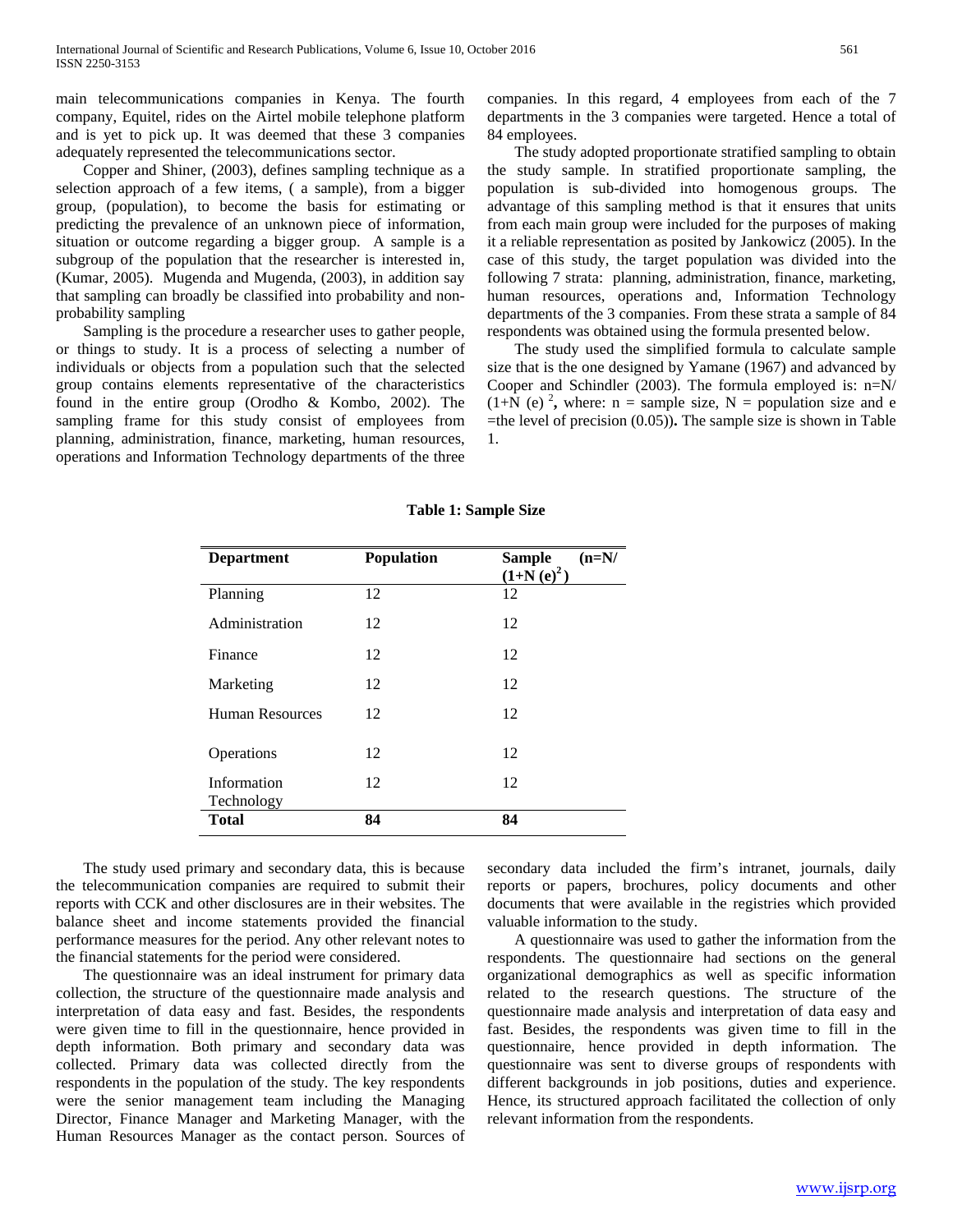The questionnaire was tested to ascertain validity and reliability a total of 9 respondent managers was reached for comprehension, logic and relevance. This was informed by Kasomo (2007) who elicits that 10 percent of the target population is sufficient for pre-testing of questionnaires in descriptive studies. Respondents in the pre-test were drawn from Safaricom, Airtel and Orange. The Managers used in the pilot testing were excluded in the final sample of the research. Zikmund et al. (2009) recommended that the questionnaire pretests should be done by the researcher personally in order to observe the respondents reactions and attitudes. All aspects of the questionnaire were pre-tested including question content, wording, sequence, form and layout, question difficulty and instructions. The feedback obtained was used to revise the questionnaire before administering it to the study respondents.

 Validity of the instrument was measured by testing the questionnaire using data from a pilot study. The purpose of the pilot test was to refine the questionnaire so that respondents would have no problems in answering the questions and there would be no problems in recording the data. It would enable one to obtain assessment of the validity of the data that would be collected (Saunders, Lewis & Thornhill, 2007). The questionnaire was also subjected to a review by a group of experts.

 Internal validity which is the ability of a research instrument to measure what it is purported to measure consists of various forms: Content validity (also known as face validity) is the extent to which the instrument provides adequate coverage of the investigative questions guiding the study. If the instrument contains a representative sample of the universe of subject matter of interest, then content validity is good. Criterion-related validity reflects the success of measures used for prediction or estimation. One may want to predict an outcome or estimate the existence of a current behavior or time perspective. Construct validity considers both the theory and the measuring instrument being used. The way variables are operationally defined should correspond with an empirically grounded theory (Cooper and Schindler 2008).

 Cronbach's alpha was calculated to test for reliability. The Alpha can take any value from zero (no internal consistency) to one (complete internal consistency) where 0.7 will be the acceptable limit. George and Mallery (2003) provide the following rules of thumb:  $>0.9$  -Excellent,  $>0.8$  - Good,  $>0.7$  -Acceptable,  $>0.6$  - Questionable,  $>0.5$  - Poor and <0.5 -Unacceptable.

 This involves interpretation of collected data from respondents. Data was analyzed using descriptive methods. This involved compiling and analyzing data using MS Excel and

SPSS statistical package and presentation of the data using tables. As soon as data collection was finalized, the questionnaires were checked for completeness and the data compiled, edited and coded before data input. Thereafter, data was classified and checked against reviewed literature to determine its validity and reliability. The data was then coded and edited for completeness using SPSS statistical package. Descriptive statistics in the form of percentages, means and measures of dispersion was used to describe, organize and present quantitative data for ease in data interpretation. This involved the use of tables. A range of inferential statistical tests were also used. The data collected was run through a regression model so as to clearly bring out the effects of change in Porter's five models strategy on performance of the telecommunication companies. The results obtained from the models were presented in tables to aid in the analysis and ease with which the inferential statistics were drawn.

The under-mentioned model was used:  $Y = \beta_0 + \beta_1 X_1 +$  $\beta_2X_2 + \beta_3X_3 + \beta_4X_4 + \varepsilon$ 

- Where:  $Y = Organizational performance$
- $\beta_0$  = Constant Term;  $\beta_1$ ,  $\beta_2$ ,  $\beta_3$  and  $\beta_4$  = Beta coefficients;
- $X_1$ = Threats of new entrants
- $X_2$ = Rivalry and competition
- $X_3$ = Bargaining power of suppliers
- $X_4$ = Threats of substitutes

ε = Error term

 Quantitative data was presented by the use of graphs, frequency distribution tables. These are clear, easy to compute, understand and interpret the findings, (Saunders, 2007). The tables also provide attractive display for easier understanding and communication, (Kumar, 2005). Descriptive statistics in the form of percentages, means and measures of dispersion was used to describe, organize and present quantitative data for ease of data presentation. In addition, graphic representation often makes it easier to see the pertinent features of a set of data, (Minium, 2008). A range of inferential statistical measures was also used.

## III. RESEARCH FINDINGS AND DISCUSSION

## **Response Rate**

 Out the 84 respondents targeted, 77 of them responded. This gave an average return rate of 92%. This was deemed sufficient for analysis. The return rate is represented in Table 2.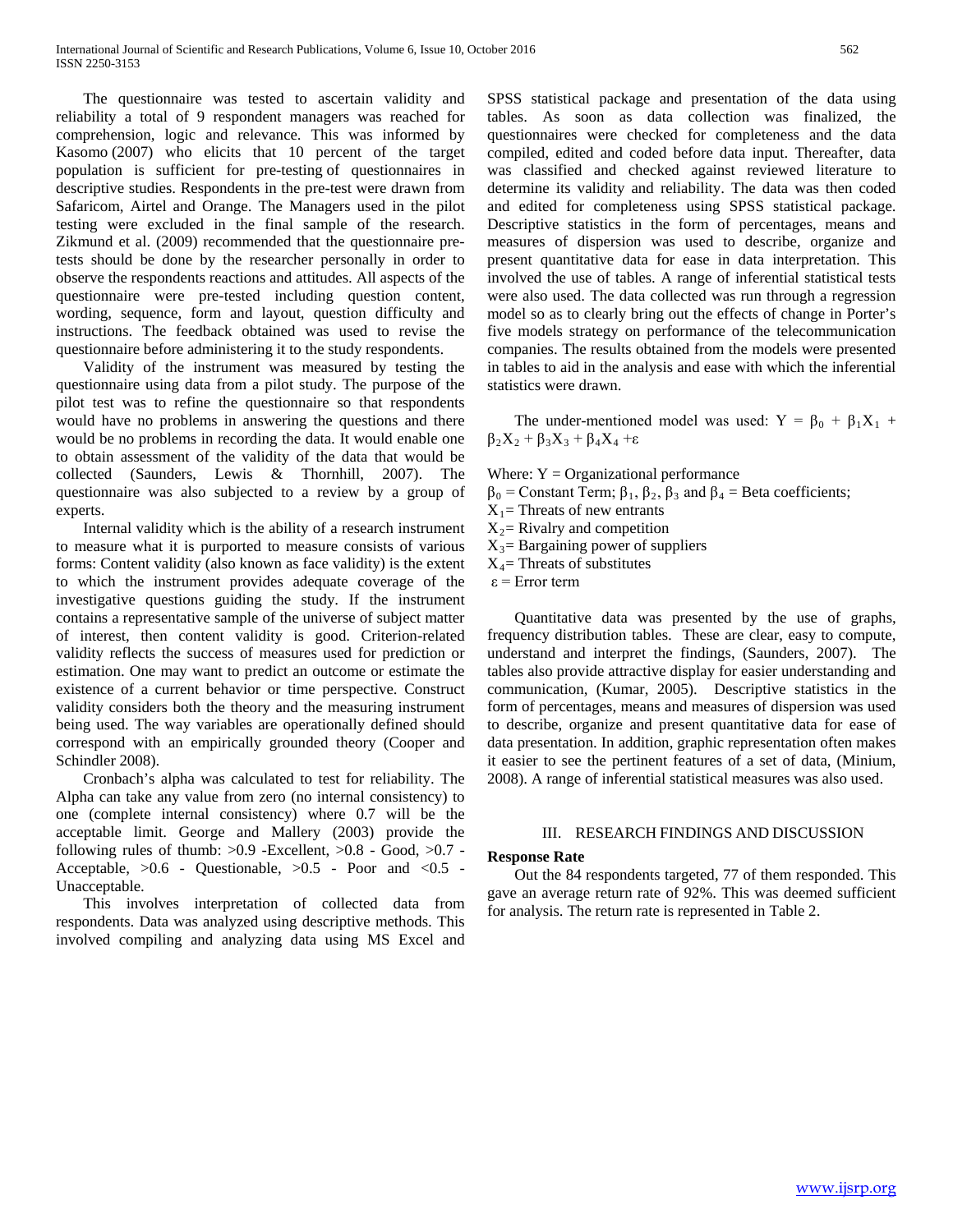| <b>Department</b>             | <b>Sample</b> | <b>Responded</b> | <b>Response Rate (%)</b> |
|-------------------------------|---------------|------------------|--------------------------|
| Planning                      | 12            | 11               | 92                       |
| Administration                | 12            | 11               | 92                       |
| Finance                       | 12            | 12               | 100                      |
| Marketing                     | 12            | 10               | 83                       |
| <b>Human Resources</b>        | 12            | 11               | 92                       |
| <b>Operations</b>             | 12            | 12               | 100                      |
| <b>Information Technology</b> | 12            | 10               | 83                       |
| <b>Total</b>                  | 84            | 77               | 92                       |

## **Table 2: Return Rate**

## **Descriptive Statistics**

 The following sections present the findings of the study. This is done in line with the variables of the study. To this end, descriptive statistics (weighted mean) derived from a number of statements concerning the threat of new entrants; threat of substitute products; bargaining power of suppliers; Industry rivalry and performance are presented. The relevance of the findings obtained to this study is drawn.

study sought to examine the effect of new entrants on performance of telecommunication companies. To this the respondents were asked to indicate their level of agreement on eight statements regarding the effect of new entrants in the performance of a company The data was categorized into a scale of 1 to 5 (1-Not at all, 2-to a little extent, 3- to a moderate extent, 4-to a great extent, 5-to a very high extent). The closer the mean is to five, the higher the agreeability. Table 3 shows the findings obtained.

## **New Entrants**

|                  |                                                                                                                                                                | <b>Rating</b>  |                |                |                         |                |              |                  |          |
|------------------|----------------------------------------------------------------------------------------------------------------------------------------------------------------|----------------|----------------|----------------|-------------------------|----------------|--------------|------------------|----------|
| <b>Attribute</b> |                                                                                                                                                                | 1              | $\overline{2}$ | 3              | $\overline{\mathbf{4}}$ | 5              | <b>Lotal</b> | Weighted<br>Mean | Std. Dev |
| a)               | There are threats of new entrants posed<br>by new competitors in my company                                                                                    | 33             | 25             | 11             | $\overline{4}$          | $\overline{4}$ | 77           | 2                | 13.05    |
| b)               | My company attracts more competitors<br>the<br>sector is profitable<br>and<br>since<br>competitors like to have a slice of the<br>profits.                     | 19             | 21             | 4              | 22                      | 11             | 77           | 3                | 7.70     |
| $\mathbf{c}$ )   | More competition in the industry has led<br>to increased production levels and has<br>shaped the competitive structure of an<br>industry.                      | $\overline{0}$ | 1              | 3              | 31                      | 42             | 77           | $\overline{4}$   | 19.68    |
| d)               | We are able to outdo our competitors<br>since we already dominate the market and<br>have built strong relationships of trust and<br>loyalty with our customers | 41             | $\mathbf{1}$   | $\theta$       | $\overline{2}$          | 33             | 77           | 3                | 19.93    |
| e)               | The threat of new entrants as influences<br>the ability of my company to achieve<br>profitability and better its performance<br>levels                         | 1              | $\overline{4}$ | $\overline{2}$ | 32                      | 38             | 77           | $\overline{4}$   | 18.05    |
| f)               | New competitors are highly likely to be<br>attracted to the profits of the our industry<br>as they can enter the industry with<br>relative ease                | 34             | 23             | 13             | $\overline{4}$          | 3              | 77           | $\overline{2}$   | 13.16    |

## **Table 3: Effect of New Entrants**

The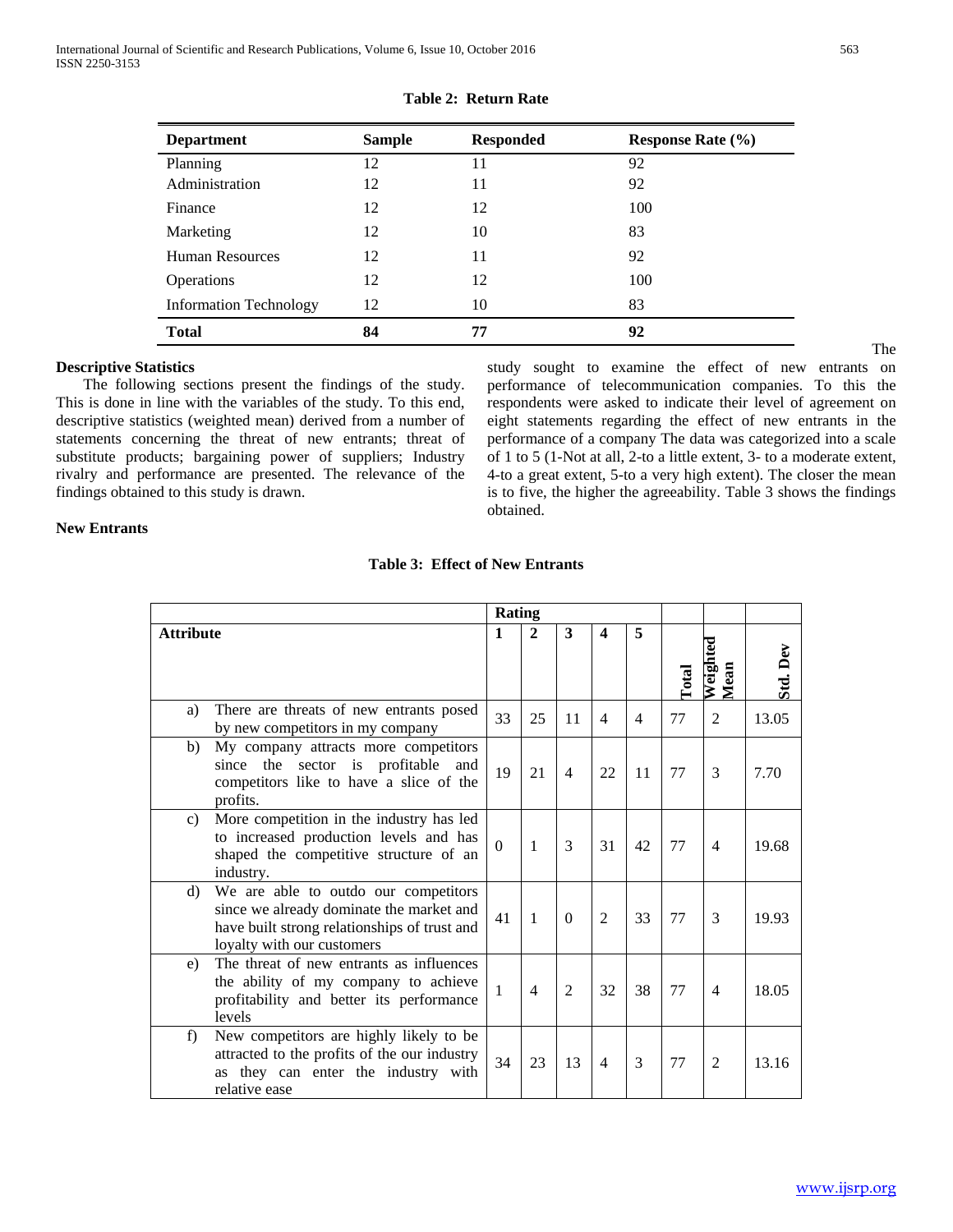| g) | Since new competitors can easily make<br>entry into the industry, market share can<br>decrease any time and this affects our<br>profitability | 35 | 33 |   |    |    |  |      |
|----|-----------------------------------------------------------------------------------------------------------------------------------------------|----|----|---|----|----|--|------|
| h) | New entrants push us to make changes to<br>our existing product quality and price<br>levels.                                                  |    |    | 6 |    |    |  | 5.60 |
|    | <b>Average Scores</b>                                                                                                                         |    |    |   | 15 | 22 |  |      |

 The findings obtained as shown in Table 4.3 show that there was no much of such threat (agreement to a little extent, weighted mean of 2). This shows that there was no much threat of new entrants in the market. In the second statement, the research sought to find out if the company attracted more competitors since the sector was profitable and competitors liked to have a slice of the profits. To this the respondents agreed to a moderate extent (weighted mean of 3). This shows that profitability of the telecommunications sector did not mean automatic attraction of firms to it. This could be as a result of entry barriers as pointed out by Porter (1985). As such, a firm that seeks to enter the telecommunications sector has to have enough financial resources to do so.

 The respondents went on to agree to a great extent (weighted mean of 4) that more competition in the industry had led to increased production levels and had shaped the competitive structure of an industry. This means that firms in the sector were highly sensitive to competition in the sector. This agrees with Mintel (2012) who points out that if competition is high operators try to differentiate their services in order to outperform their rivals. These findings show that firms were always on the lookout to ensure that they remained competitive.

 The respondents only agreed to a moderate extent (weighted mean of 3) that they were able to outdo the competitors since they already dominate the market and have built strong relationships of trust and loyalty with their customers. These findings show that most of the companies do not dominate their market segment. This is due to Safaricom's dominant position in the market. These findings emphasize the opinion of Porters (1985) that a firm in the market is influenced by different economic and technical factors. For a firm to be able to dominate the market, it has to content with issues related to economies of scale, switching costs, capital requirements, distribution channels and other factors. Safaricom already has the dominant edge. This then explains this response.

 Furthermore, the respondents agreed to a great extent (Weighted Mean of 4) that the threat of new entrants had influenced the ability of their company to achieve profitability and better its performance levels. This collaborates the findings of Faesch (2011) that the threat of new entrants as the model created by Porter depicts, also influences the ability of firms existing in the industry to achieve profitability and better their performance levels. It can thus be deduced that firms were aware that new entrants would challenge their profitability. In this accord, they endeavored to work harder in the wake of possibilities for new entrants and affected their profitability.

 It was also established (weighted mean of 2) that new competitors were not likely to be attracted to the profits of their industry as they could enter the industry with relative ease. This is disparity with Dutton and Grant (2011) who opined that a high threat of entry means new competitors are highly likely to be attracted to the profits of the industry since they can enter the industry with relative ease. The findings obtained are evidence that it was not easy for new entrants to enter the telecommunications sector. This is most likely as a result of the huge entry costs as pointed out by Porter (1985). In this regard, the profitability of the sector was not enough to attract new entrants, the huge entry costs were deterrents to new competitors.

 Furthermore, the respondents point out to a little extent (Weighted Mean of 2) that since new competitors could easily make entry into the industry, market share could decrease any time and this affects their profitability. This again could be attributable to market entry costs. As such, businesses did not see new entrants as been able to slice off profits in the market.

 Lastly, the findings show that new entrants push them to make changes to their existing product quality and price levels (agreement to a high extent, weighted mean of 4). These findings agree with Dutton and Grant (2011) who opine that new entrants cause changes to existing product quality and/or price levels among firms already operating in a particular sector. These findings show that irrespective of the fact that it was not easy to enter the telecommunications sector, companies in the sector ensured that they had kept their products in high quality and price levels so as to survive the competition of any new entrants.

## **Industry Rivalry**

 The study sought to find out the effect of Industry rivalry on the performance of telecommunication companies. A number of statements were presented to the respondents. The findings obtained were presented in Table 4.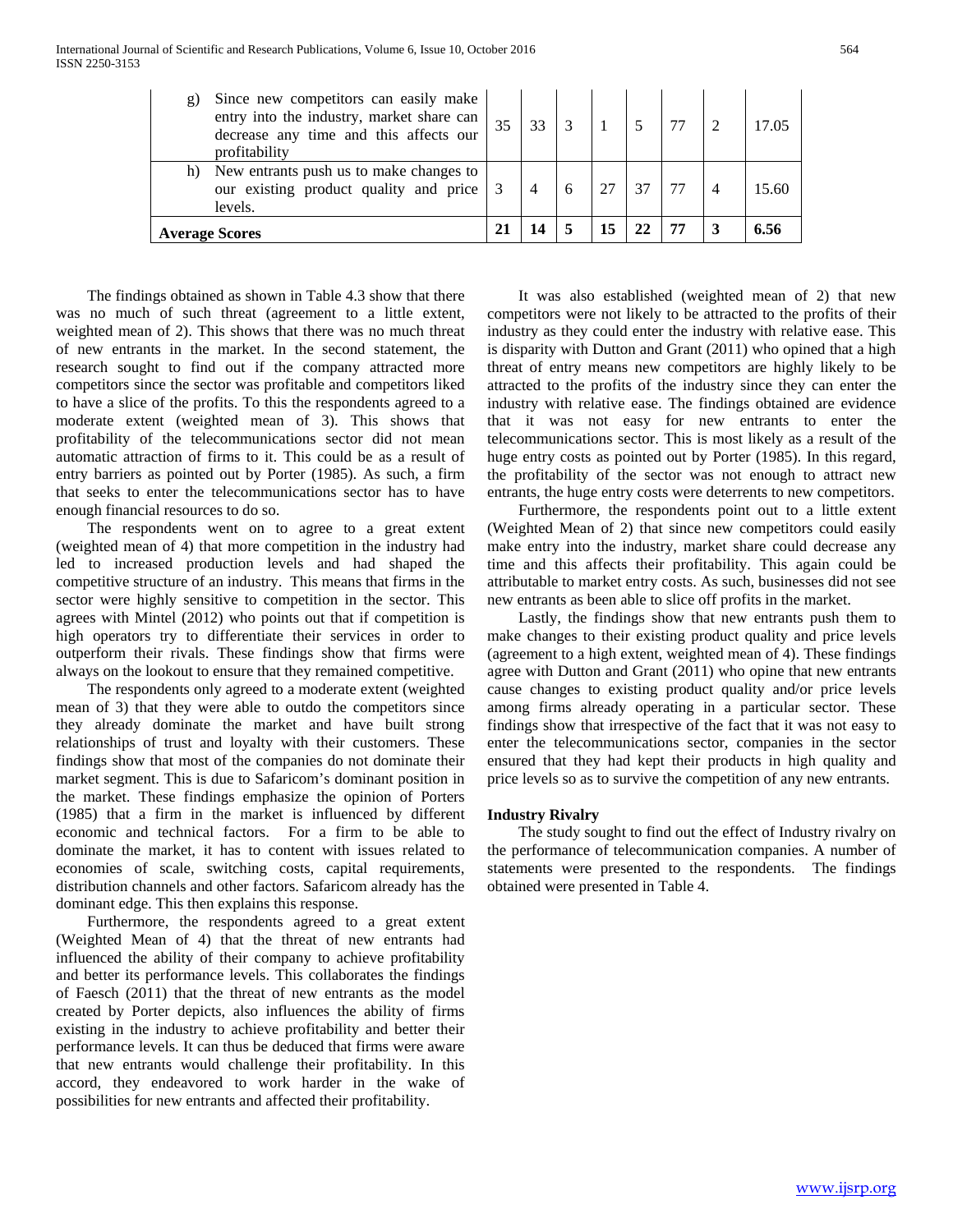## **Table 4: Industry Rivalry**

| <b>Attribute</b> |                                                                                                                                                                                                                                                        | <b>Rating</b>         |                            |                              |                |          |               |                              |                |
|------------------|--------------------------------------------------------------------------------------------------------------------------------------------------------------------------------------------------------------------------------------------------------|-----------------------|----------------------------|------------------------------|----------------|----------|---------------|------------------------------|----------------|
|                  |                                                                                                                                                                                                                                                        | $\mathbf{1}$          | $\overline{2}$             | 3                            | 4              | 5        |               |                              |                |
|                  |                                                                                                                                                                                                                                                        |                       |                            |                              |                |          | $\Gamma$ otal | Weighted<br>Mean             | Std. Dev       |
| a)               | Since entry to our industry is easy,<br>competition and rivalry is high since it<br>is not easy for customers to go for<br>substitute products in the market                                                                                           | 34                    | 31                         | $\overline{4}$               | $\overline{4}$ | 4        | 77            | 2                            | 15.65          |
| b)               | Industry rivalry in our industry<br>factors<br>depends<br>such<br>$\,$ on<br>as<br>differentiation between the products<br>in the market, brand loyalty by the<br>buyers and price comparisons by the<br>media                                         | 3                     | $\overline{4}$             | 3                            | 32             | 35       | 77            | $\overline{4}$               | 16.56          |
| c)               | Industry rivalry is high in our sector<br>since it is costly to leave the industry<br>so firms fight to just stay in (exit<br>barriers)                                                                                                                | $\boldsymbol{0}$      | $\mathbf{0}$               | $\overline{0}$               | 35             | 42       | 77            | 5                            | 21.23          |
| d)               | There are low market growth in the<br>telecommunication industry and the<br>growth of a particular company is<br>possible only at the expense of a<br>competitor                                                                                       | 0                     | $\boldsymbol{0}$           | 1                            | 11             | 65       | 77            | 5                            | 28.11          |
| e)               | There are high strategic stakes tied up<br>in capital equipment, research or<br>marketing and capacity can only be<br>increased by large amounts, in this<br>case we apply watertight strategies so<br>as to retain our share of the market            | $\boldsymbol{0}$      | $\mathbf{0}$               | $\overline{0}$               | 3              | 74       | 77            | 5                            | 32.78          |
| f)               | Our industry is a highly competitive<br>business environment and this has<br>resulted in competitiveness in prices,<br>profitability and performance of firms<br>in the industry                                                                       | 0                     | $\theta$                   | $\theta$                     | $\overline{4}$ | 73       | 77            | 5                            | 32.25          |
| g)               | Due to competition we have better<br>customer segmentation and this means<br>that our companies can target<br>customers better and provide them<br>with services that fit their needs                                                                  | $\mathbf{0}$          | $\mathbf{0}$               | v                            | J.             | /4       | $\frac{1}{2}$ | $\mathcal{D}$                | 32.78          |
| h)               | When it comes to premium (top-level)<br>customers such as corporate who use<br>expensive<br>products<br>from<br>us.<br>competition is higher and we try to<br>differentiate our services in order to<br>outperform our rivals<br><b>Average Scores</b> | $\boldsymbol{0}$<br>5 | $\mathbf{1}$<br>$\sqrt{5}$ | $\mathbf{1}$<br>$\mathbf{1}$ | 11<br>13       | 64<br>54 | 77<br>77      | 5<br>$\overline{\mathbf{4}}$ | 27.54<br>21.94 |
|                  |                                                                                                                                                                                                                                                        |                       |                            |                              |                |          |               |                              |                |

 As presented in Table 4, the respondents agreed a great extent to the statements provided to them (average weighted mean of 4). The respondents agreed a great extent (average weighted mean) to the statements provided to them. This shows that Industry rivalry was a strong factor affecting the performance of telecommunication firms. The respondents also opined (to a little extent) that since entry to the industry was easy, Industry rivalry was high since it was not easy for customers to go for substitute products in the market. This emanates from the fact that entry into the industry was not easy. This is in line with Porter (1985) who sees entry barriers as a challenge to market entry.

 The respondents agreed to a high extent (weighted mean of 4) that competition and rivalry in the industry depended on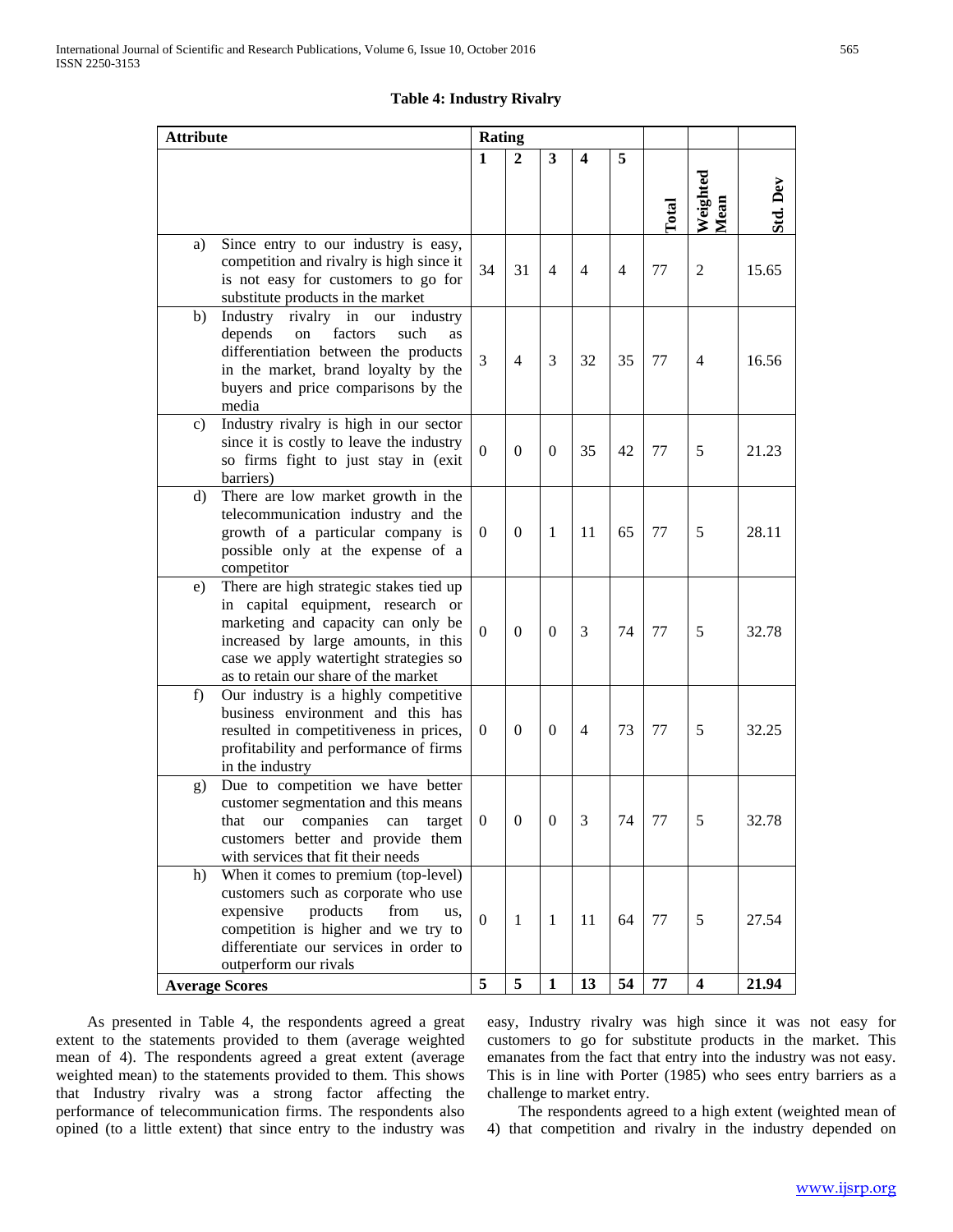factors such as differentiation between the products in the market, brand loyalty by the buyers and price comparisons by the media. This agrees fully with Mintel (2012) who was of the same opinion. It can thus be deduced that the products developed by the operators, brand royalty (such as support for MPESA) and, price regimes of such products influence competition.

 The findings go on to show (agreement to a very great extent, weighted mean of 5) that Industry rivalry was high in the sector since it was costly to leave the industry so firms fought to just stay in (exit barriers). This also stresses the findings of Mintel (2012) who also focused on this subject. This is true since the three companies in the telecommunications sectors invested heavily in sector and leaving would mean loss of millions of dollars in infrastructures and other resources.

 Also in agreement with Mintel (2012), the findings make it clear that there was low market growth in the telecommunication industry and the growth of a particular company was possible only at the expense of a competitor (agreement to a very great extent, weighted mean of 5) and that; there the high strategic stakes tied up in capital equipment, research or marketing and capacity could only be increased by large amounts, in this case operators applied watertight strategies so as to retain their share of the market (agreement to a very great extent, weighted mean of 5). These findings are true since subscribers were the same and marking gains in the market could only be achieved if competitors lost their grip on some of their customers. In addition, it is evident that companies in the telecommunications sector had to have meticulous strategies so as to retain competitiveness in the market owing to the immense investments made in the market.

 The findings also show that the industry was a highly competitive business environment and this had resulted in competitiveness in prices, profitability and performance of firms in the industry (agreement to a very great extent, weighed mean of 5). In support of the findings of Mintel (2012), this means that firms had to offer the best practical prices so as to remain relevant in the market. In addition, firms had to have good profit margins and performance so as to retain competitive edge.

 Furthermore, and in agreement with Mintel (2012), the respondents agreed to a very great extent (weighted mean of 5) that due to competition they had better customer segmentation and this meant that their companies could target customers better and provide them with services that fit their needs. In this light, it can be deduced that customers choose their products carefully and once they chose the products of a company, they easily continued consuming such products. As such, companies had to plan well on how to improve on such products.

 Lastly, the findings obtained show that when it came to premium (top-level) customers such as corporate who used expensive products from operators, competition was higher and operators tried to differentiate their services in order to outperform their rivals (agreement to a very great extent, weighted mean of 5). This agrees with Mintel (2012) who was of the same opinion. This showed that firms tried to go for top notch customers so as to reap on the huge sales they made to such customers. As such firms endeavored to have services that meticulously fitted the needs of such customers so to outperform rivals.

## IV. CONCLUSION

 There are a number of conclusions that can be made in relation to the influence of the porter's five forces model on the performance of telecommunication companies in Kenya. To begin with it came out clearly that there was no much of threat of new entrants in the telecommunications sector in Kenya. The study went on to show that the threat of substitute products faced firms in the telecommunications sector was not much. This is attributable to the fact that some of the firms had much control over their clients and that switching was not an easy option. The bargaining power of suppliers was not a very strong determinant of the performance of operators. As such companies in the telecommunications sector have a lot of control over suppliers. This is show by the relationship (not significant) between bargaining power of suppliers and performance of telecommunication companies in the regression model adopted by this study.

 Industry rivalry was a strong factor affecting the performance of telecommunication firms. Such competition was however strong among suppliers themselves and did not seem to affect the performance of firms considerably. This is shown by the relationship which was not significant between Industry rivalry and performance of firms in the telecommunications sector. However, since entry to the industry was not easy, Industry rivalry was high since it was not easy for customers to go for substitute products in the market. It was also evident that the three companies in the telecommunications sectors invested heavily in sector and leaving would mean loss of millions of dollars in infrastructures and other resources. As firms tried to remain in the market, they were forced to practice cut-throat competition; they had to have measures aimed at retaining competitive edge.

## V. RECOMMENDATIONS

 In view of the findings obtained, the following recommendations are made. These recommendations are made in line with the study variables.

## **Recommendations on New Entrants**

 Since the telecommunications sector was competitive firms had work hard to ensure that they could manage any sudden competition arising from new entrants since this could affect their profitability. Firms had to ensure that they kept their products in high quality and price levels so as to survive any competition emanating from any new entrants.

## **Recommendations on Industry Rivalry**

 In order to be in a position to deal with Industry rivalry, it is vital for firms to have place good strategies aimed at maintaining competitiveness. In this regards, firms had to have highly flexible prices, water tight marketing strategies and, robust customer care among others.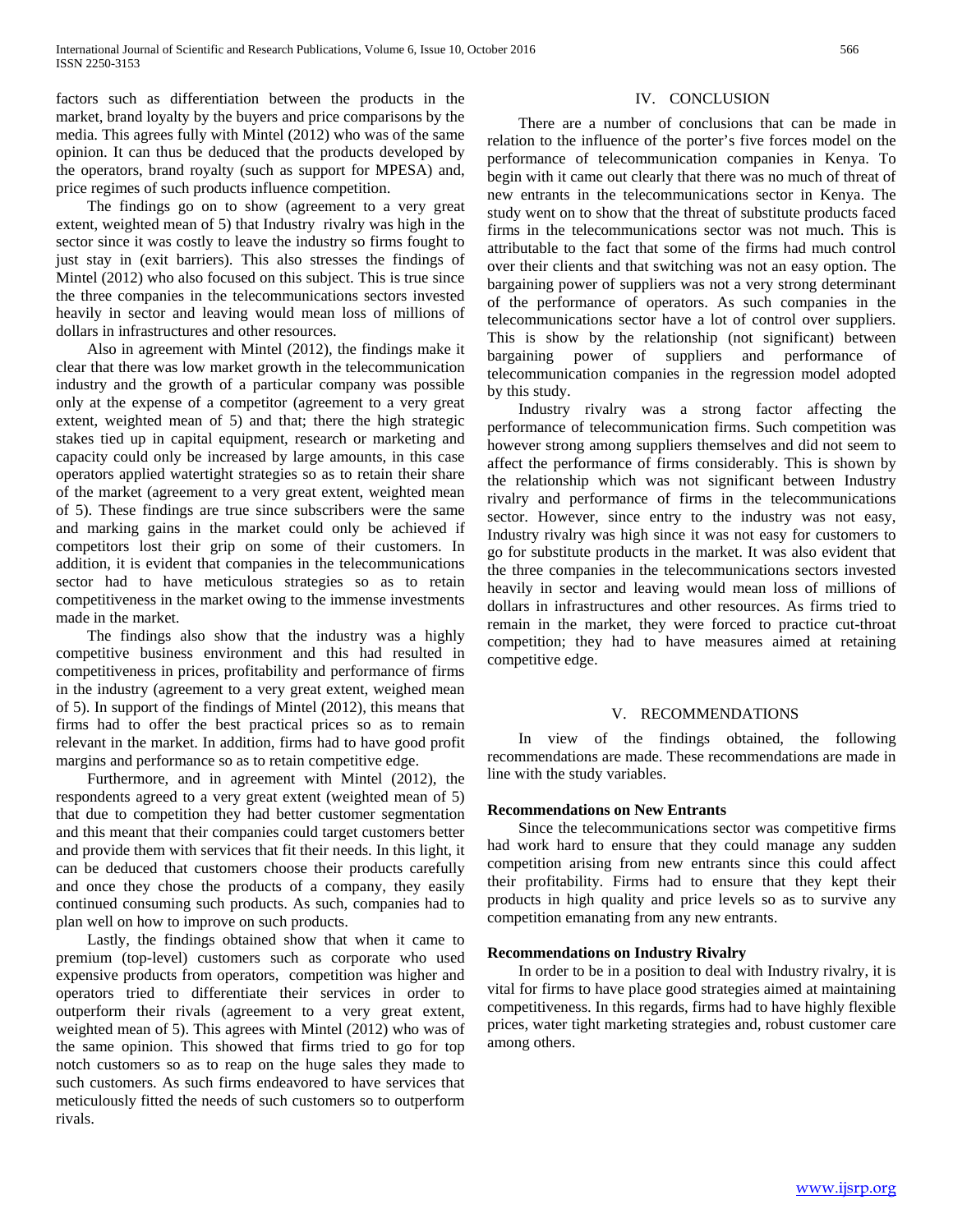#### **REFERENCES**

- [1] Aosa, P. (2009). *The Five Forces in the Kenyan Environment*. Nairobi: Nairobi University.
- [2] Analoui, F. &Karami, A. (2003).*Strategic management in small and medium enterprises* (1st Ed.). London: Thomson Learning.
- [3] Amit, R. & Schoemaker, P. J. H. (1993) Strategic Assets and Organizational Rents. *Strategic Management Journal,* 14(1), 33-46.
- [4] Ansoff, I. & McDonell, E. (1990). *Implanting Strategy Management*. New Jersey: Prentice Hall.
- [5] Aosa, E (2009). Strategic Management Practices in Kenyan Manufacturing Companies. A Research Report, University of Nairobi.
- [6] Bateman, T. & Zeithaml, C. (1990). *Management Function and Strategy*. New York: Richard D. Irwin.
- [7] Chen, C., Shih, B., Chen, Z. & Tsung, H. (2011). The exploration of internet marketing strategies by search engine optimization: A critical review and comparison. *African Journal of Business Management,* 4644- 4649.
- [8] Cole G. A. (1996). *Management theory and practice* London: DP Publications.
- [9] Collis, D.J. (1995) Research Note: How Valuable Are Organizational Capabilities. *Strategic Management Journal*, 15(1), 143-152.
- [10] Cousins, P.D. (2005). The alignment of appropriate firm and supply strategies for competitive advantage. *International Journal of Operations & Production Management*, 25 (5), 403-428.
- [11] ComScore, 2013. Europe Digital Future in focus 2013 Key insights from 2012 and what they mean for the coming year, s.l.: ComScore.
- [12] Day, G.S. & Wensley, R. (1988). Assessing advantage: A framework for diagnosing competitive superiority. *Journal of Marketing*, 52, 1–20.
- [13] Dess, G., Lumpkin, G. & Eisner, A. (2005), Strategic Management-Text and Cases (2<sup>nd</sup>Ed.).New York: McGraw-Hill/Irwin,
- [14] Dutton, W. & Grant, B., 2011. *Next Generation Users: The Internet in Britain.* Oxford: OxIS**.**
- [15] Faesch, N., 2011. Win-Win approach between MVNO and Mobile Operators. S.l.: Capgemini Consulting.
- [16] Grant, R. N. (2000).*Contemporary Strategic Analysis, Concepts, Techniques, Applications* (3rd Ed.). Massachusetts: Blackwell Publishers.
- [17] Gregory D., Lumpkin G. T. & Taylor M. L. (2005). *Strategic management*  New York: McGraw-Hill Irwin.
- [18] Hill, Charles W.L. and Jones, R. Gareth (2001) *Strategic Management: An Integrated Approach*. Fifth Edition, Boston: Houghton Mifflin.
- [19] Hitt, M. A., Ireland, R. D. &Hoskisson, R. E. (2009).*Strategic management: Competitiveness and globalization: Concepts and cases* (8<sup>th</sup> Ed.). Boston, Massachusetts: Cengage Learning, Inc.
- [20] Huang, B., Kechadi, M. T. & Buckley, B., 2012. Customer churn prediction in telecommunications. *Expert Systems with Applications,* 39(1), 1414- 1425.
- [21] Holland, C. & Mandry, G. (2012). *Online Search and Buying Behaviour in Consumer Markets.* Maui, Hawaii: Wailea.
- [22] Hunt, S.D., Morgan, R.M. (1995). The comparative advantage theory of competition, *Journal of Marketing*, 59, 1–15.
- [23] Johnson G. & Scholes, K. (1999).*Exploring Corporate Strategy* New Delhi: Prentice Hall.
- [24] Johnson G. & Scholes, K. (2002).*Exploring Corporate Strategy* New Delhi: Prentice Hall.
- [25] Kasomo, D. (2007). *Research Methods in Humanities and Education.* Eldoret: Zapf Chancery.
- [26] Kimiloglu, H., Ozturan, M. & Kutlu, B., 2011. Market Analysis for Mobile Virtual Network Operators (MVNOs): The Case of Turkey. *International Journal of Business and Management,* 6(6), 39-54.
- [27] Kothari, C. R. (2004). *Research* method (2nd Ed.). New Delhi: New age international (p) Ltd.
- [28] Kotler, P. (1991). Marketing management: Analysis, planning, implementation, and control  $(7<sup>th</sup>ed.)$ . New Delhi: Prentice Hall.
- [29] Kotler, P. (2003). *Marketing management* (11th Ed.). New Delhi: Prentice Hall.
- [30] Ma, H. (2000).Competitive advantage and firm performance. *Competitiveness Review,* 10 (2), 16, 17.
- [31] Mazaheri, E., Richard, M.-O. & Laroche, M. (2011). Online consumer behavior: Comparing Canadian and Chinese website visitors. *Journal of Business Research,* 64, 958–965.
- [32] Mintel (2012). Mobile Phone Retailing in the UK, s.l.: s.n.
- [33] Morris, H. & Willey, B. (1996).*The corporate environment: A guide for human resource managers*. London: Pitman Publishing.
- [34] Monbiot, T.A. (2011). Analysis of competitiveness of Batangas State University College of Engineering using Porter's five competitive forces model, Presented at the 2012 AAEE Conference. Melbourne: Australia.
- [35] Mugenda, O.M. & Mugenda, A.G. (2008). *Research methods: quantitative and qualitative approaches.* Nairobi. Acts press.
- [36] Pearce, J. A. & Robinson. B. (1991).*Strategic Management; Formulation, Implementation and Control* (4th ed.). New York: Richard D. Irwin.
- [37] Peng, M. (2009). *Global Strategic Management* (2nd Ed.). Canada: Cengage Learning.
- [38] Prasad, C. &Hamel, G. (1990). "The Core Competence of the Corporation". *Harvard Business Review*, 68(3), 79-91
- [39] Porter, M.E. (2004). Building the Microeconomic Foundations of Prosperity: Findings from the business competitiveness index. In Sala- i-Martin, X. (Ed.). *The Global Competitiveness Report 2003 – 2004*. New York Oxford University Press.
- [40] Porter, M.E. (2008). The five competitive forces that shape strategy. *Harvard Business Review.* 86-104.
- [41] Porter, M.E. (2009). *Global Business*. South-Western Cengage Learning.
- [42] Porter M. E (1985). *Competitive advantage*. New York: Free Press.
- [43] Porter M. E. (1998). *Competitive strategy*. New York: Free Press.
- [44] Stalk, G., Evans, P. & Shulman, L. (1992) Human Competing Based on Capability: New Principles of Corporation Strategy. *Harvard Business Review*
- [45] Statistics, O. f. N. (2012). *Internet Access - Households and Individuals,* s.l.: Office for National Statistics.
- [46] Tang, L.T. (2014). Sustainable competitive advantage for market leadership amongst the private higher education institutes in Malaysia. Journal of Global Management, 2 (1), 227-251.
- [47] Thompson (Jr.) A., Strickland A. & Gamble J. (2007). *Crafting and executing* s*trategy: The quest for competitive advantage: Concepts and cases* (15th Ed.). New York: Richard D. Irwin.
- [48] Thompson, A. A. & Strickland A. J. (1989).*Strategy formulation and implementation: Task of the General Manager* (4th Ed.). New York: Richard D. Irwin.
- [49] Walker, G. (2003). *Modern competitive strategy*. New York: McGraw Hill/Irwin.
- [50] Wheleen, T & Hunger, D. (1995).Strategic Management and Business Policies (5th Ed.). London: Addison-Wesley Publishing Company, Inc.
- [51] Yamane, T. (1967). *Statistics: An Introductory Analysis (2nd Ed.).* New York: Harper and Row.
- [52] Zikmund, W., Babin, J., Carr, C. & Griffin, M. (2009). *Business Research Methods* (8th Ed.). London: South Western College Publishing.

#### AUTHORS

**First Author: Tum Kipruto Bensecilas** is working with Safaricom Limited Technical Division. He is currently pursuing a Master of Business Administration (MBA) degree in Strategic Management at Jomo Kenyatta University of Science and Technology (JKUAT): Nairobi, Kenya. Email: [tbensecilas@gmail.com](mailto:tbensecilas@gmail.com)

**Second Author: Dr. Kepha Andrew Ombui** is an adjunct lecturer in the School of Human Resource and Development at Jomo Kenyatta University of Agriculture and Technology(JKUAT): Nairobi, Kenya. He also works as a Human Resource Officer with a leading Agricultural Research